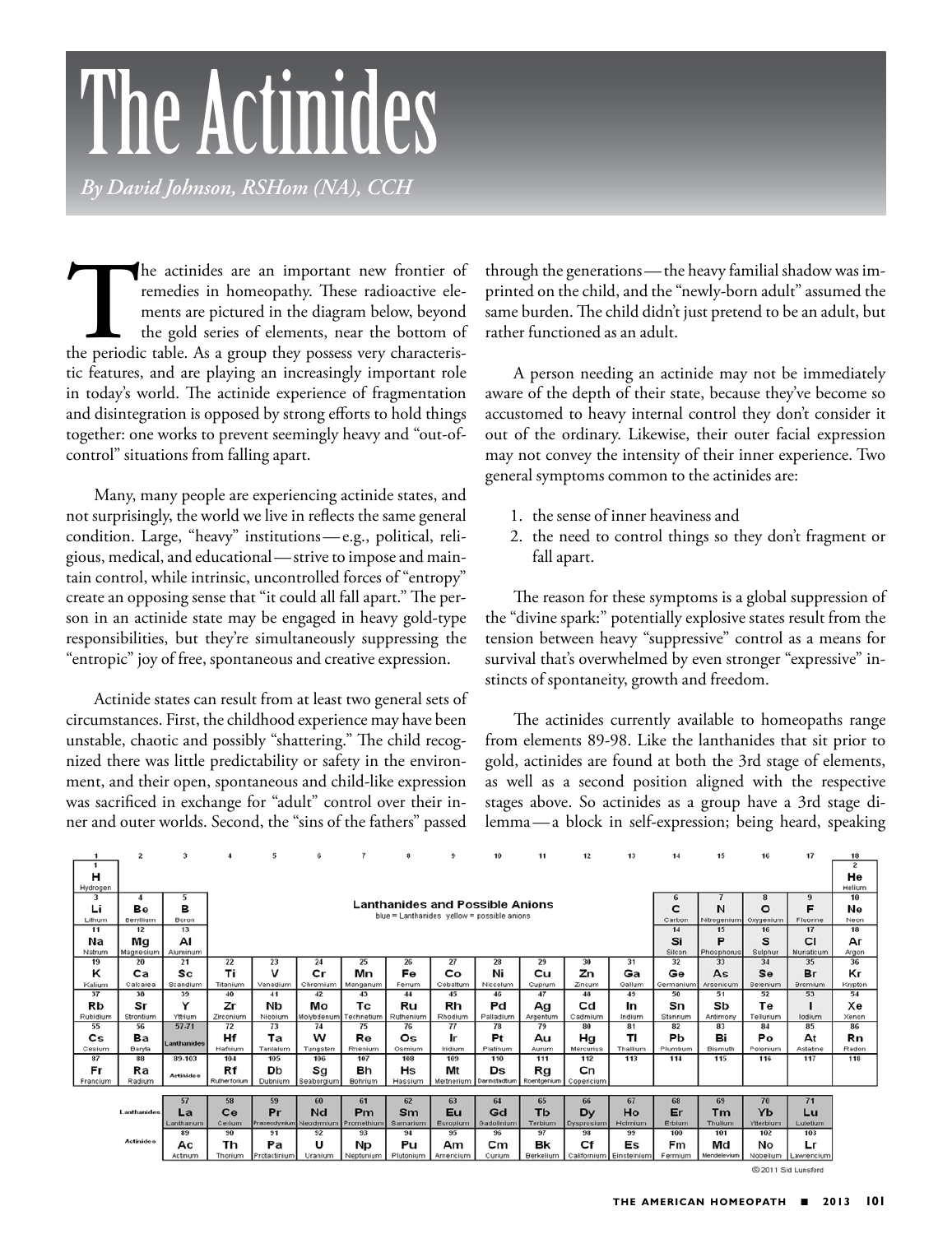one's truth—and a second level concerning confidence with respect to one's inner capacity, matched with the respective stage of each individual actinide.

Actinides may already be engaged in high levels of responsibility (gold), or irrespective of any role, they may place heavy "gold expectations" on themselves, engaging in strong self-reproach. Their inner "magic" is contained: habitual and global self-suppression conflicts with one's innate instinct to joyfully express in the here and now. In contrast, lanthanides can be stuck in terms of how to express their voice (silver gifts) in a way that is "heard" and carries a bigger influence in the world (golden ideal). When they also fear retribution for doing something "wrong" (e.g., bromatum), a certain facet of self-expression is tempered along those lines.

As with the lanthanides, the anion often reflects how the actinide state is perpetuated and reinforced. For example, muriaticum is a common anion for the actinides, and includes conflicts related to bonding, connection, support, nurturing, sadness and feeling alone. "I feel like I'm carrying the weight of the world, but I can't let it all go—I have people to take care of and if I stop it will all fall apart."

And just as with the lanthanides, actinides have a perception of their inner capacity to take on new challenges. As stated above, that level of confidence is matched with the respective stage in the table. If a person is reluctant to take on a new challenge, they're likely at columns 3-7, and if they enjoy challenges, then 8-11. If they speak about returning to a previous capacity, then one looks to columns 12 and 13. (At this time there are no homeopathic actinides beyond californium 252, matched with column 13.)

If not resolved, the actinide state continues throughout life: the vital force is stressed and imbalanced in its efforts to





prevent oneself and one's outer circumstances from falling apart. The suppression of joyous spontaneity is experienced as a very heavy state, and as the atomic weights increase from left to right, there's an increasingly unstable, reactive and potentially explosive state. This is manifested in the outer world by the need for strong containment over external circumstances and details that threaten to spin out of one's control; when they do, there can be very powerful expressions of anger.

The desire for control in actinides (e.g., preventing internal and external circumstances from falling apart) should be distinguished from the control seen in:

- *• Carcinosin*, where it relates to a pleasing sort of conformity and presentation.
- Nitrogen remedies, which have more of an ungrounded, excited urgency, a sense that things could explode, and relatively less of an overt sense of heaviness or that things could "fall apart."
- *• Arsenicum*, where the need for control is more of a restless insecurity, that the world is an unsafe place and one's mortality is at stake.
- "Performance" remedies, where the control is related to one's confidence and competency in taking on and completing challenges.

Margriet Plouvier-Suijs states in her book, *The Last Series*, that as a result of self-provings, *Curium 244* belongs in the 10th column (perfectionism; desire for acknowledgement and appreciation) and *Curium 248* belongs in the 11th (holding on to the peak; maintaining control at the top; responsibilities keep growing "horizontally"). She also states *Californium 249* and *252* belong respectively in the 12th (crack in the foundation, can still perform but it's more difficult than in the past) and 13th columns (definite compromise with repeating recovery and relapse). Interestingly, Debra Collins notes in *Spectrum* (2013, Vol. 2) that after an actinide stage is resolved one may return to remedies higher up in the table, reflective of the integration of spontaneity and freedom into one's daily life.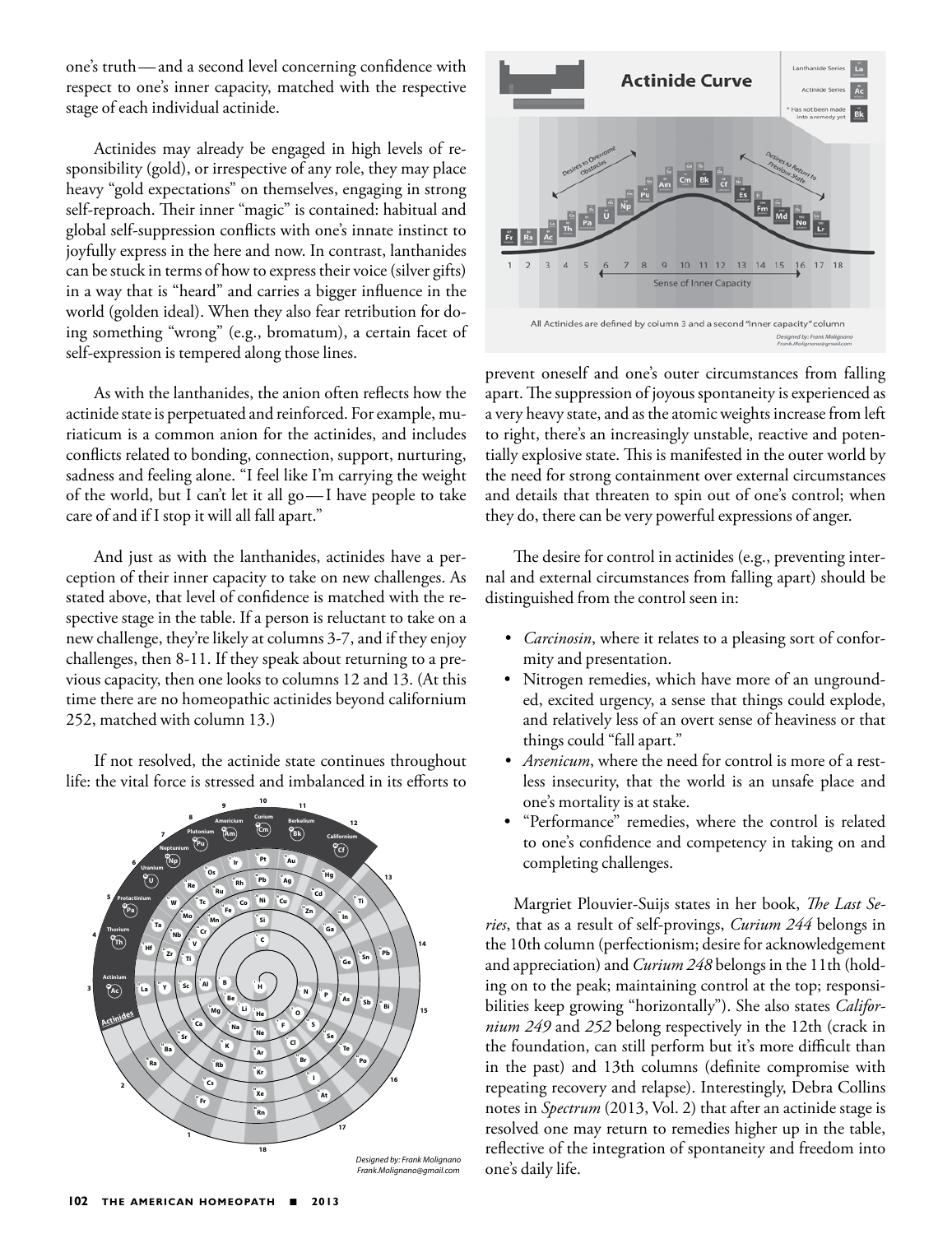In choosing an actinide, it's helpful to have experience with:

- Understanding mineral salts and how to differentiate between the anions, especially muriaticum and nitricum. Arsenicum, bromatum, iodatum, oxydatum and sulphuricum are also found in the seventh series. (At this time, carbonicum, fluoratum, phosphoricum and silicata are not anions within the actinide group of remedies, although all will bond with most of the lanthanides.)
- Understanding copper, silver and gold series themes, and especially the progression of confidence and intensity from the 3rd through 13th columns.
- Lanthanide themes of conflicted self-expression (3rd column) and a sense of the existing inner capacity (3rd through 13th), matched with an anion theme of how or why the lanthanide state is persisting.
- Being sensitive to the possibility of a "hidden" inner heaviness and desire for control over perceived chaotic internal and external conditions.

Habitual and global selfsuppression conflicts with one's innate instinct to joyfully express in THE HERE AND NOW.

Chaos

Overwhelming

**self-expression**

know

No direction

I wouldn't know how to begin

Didn't know who I was

#### Who am I as an adult? I'm not assuming an adult leadership role Oh my God, I have to step into full adulthood What is the key to my power, using all my gifts? I can't be the teacher because I can't hold all the pieces together

## **Descriptions of actinide states**

There are numerous ways in which a person will describe the actinide state, but the following are sample phrases from numerous histories:

#### **Common themes of heaviness and darkness:**

Dark, heavy, dense Super-heavy Pulled into deep pools of regret Trauma has me looking at a black hole Diving into the darkness Downward spiral My system has learned to grab the heavy feeling and stay there Life or death Hopeless despair Things are in a desperate, desperate place Things are very serious, important

## **Themes of "Holding it together"**

If I didn't hold it back it could overwhelm me Things are falling apart Holding it together; have to keep this together Have to hold myself together Takes all my energy to hold it in I've got to hold it together

# **Actinides by column**

**Column 2:** Working within a structure (not an actinide but has similar "radioactive" themes). *Radium bromatum; Radium iodatum; Radium sulphuricum*

The top's off the popcorn maker and everything's going

I'm like a china doll that's been broken and all the pieces have been glued back together; if people see the cracks

they could exploit them; I'd be vulnerable If I uncover the trauma, it could be too much

**3rd column themes of confusion re: autonomy,** 

I want to be more sure of who I am, what I am, what I

What's the next step? A lot of unknowns right now . . .

everywhere; you can't contain it

**Column 3:** First step into autonomy—confusion— "Which way do I go?" *Actinium nitricum*

**Column 4:** Plan is made but soon loses momentum before any progress is achieved; soon a new plan replaces the old one. *Thorium metallicum; Thorium nitricum*

**Column 5:** Feeling as though one needs to make efforts to be so much more than one is right now, but those efforts eventually collapse and one has a feeling of two steps forward, two steps back.

*Protactinium metallicum*

**Column 6:** Sink or swim—feeling of weakness relative to the challenge at hand, but the person ends up succeeding, in spite of their strong anxiety. If challenged by someone else, they will want to prove their competency. Feeling of being forced by circumstances to perform; not able to back out.

*Uranium aceticum; Uranium metallicum; Uranium muriaticum; Uranium nitricum, Uranium oxydatum*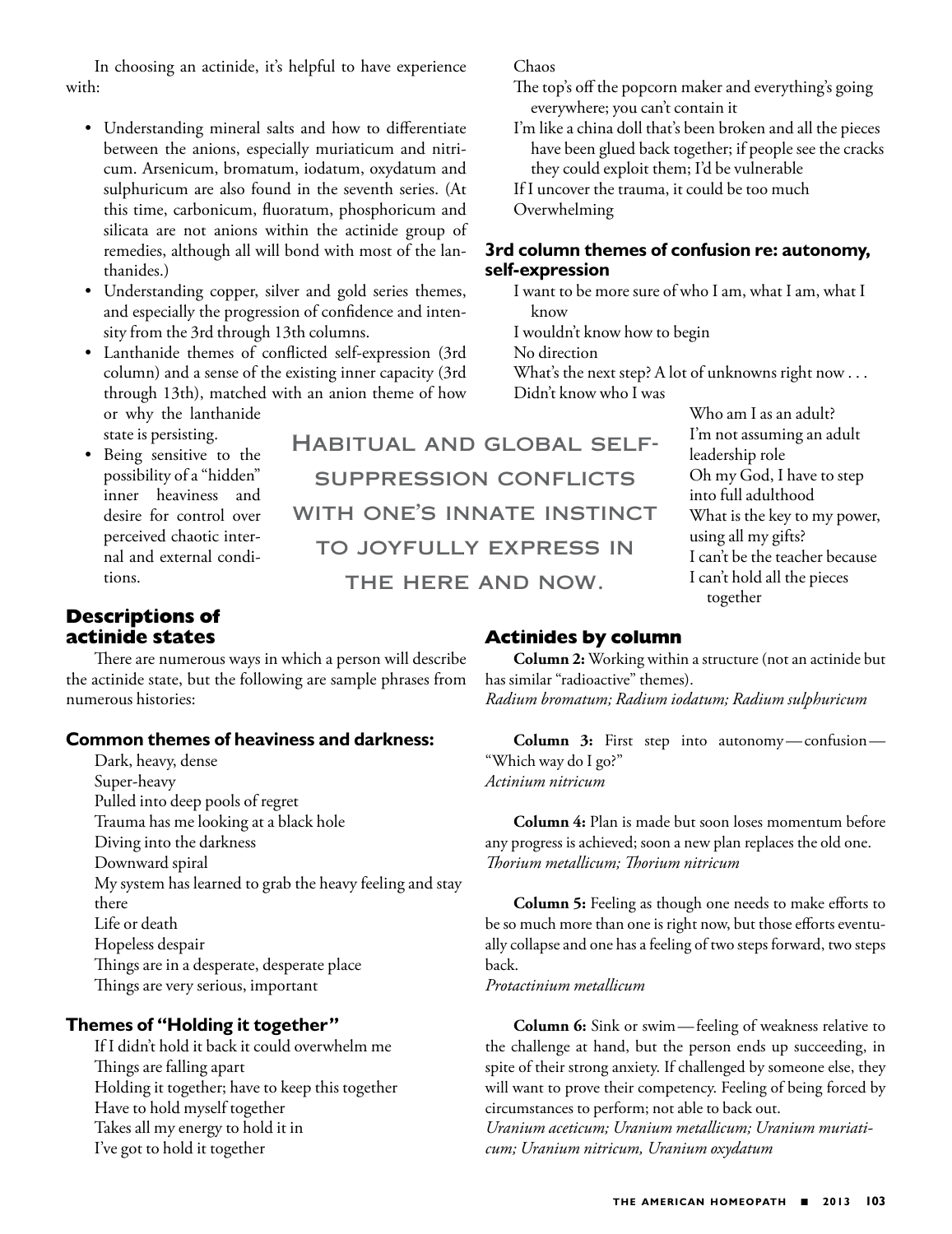**Column 7:** Group process, cooperation, desire to get input from experts and all concerned in order to ensure a successful outcome. Strong sense of needing to control the process in order to ensure success.

*Neptunium muriaticum; Neptunium nitricum*

**Column 8:** Desires to take on the challenge to test their capacity. Understand they could fail, and can be nervous about that, but still a feeling of needing to try, to "throw their hat into the ring." Will get bored if the sense of challenge dwindles, at which time they look for a new challenge. *Plutonium muriaticum; Plutonium nitricum*

**Column 9:** Perseverance to the end; what one is lacking in experience or a perfect situation one makes up for with sheer force of will; "crawl through the desert" to get to the end. *Americium metallicum; Americium muriaticum; Americium nitricum*

**Column 10:** Acknowledgement, appreciation. *Curium 244*

**Column 11:** Holding on to power. *Curium 248* (per Margriet Plouvier-Suijs) *Curium muriaticum; Curium nitricum*

**Column 12:** First sense of decline; "crack in the foundation;" still getting things done but not as easily; needing to take extra measures. *Californium 249*

**Column 13:** Two steps beyond "peak performance" from the past: one-and-a-half steps return, followed by two step return to compromise.

*Californium 252* (per Margriet Plouvier-Suijs) *Californium muriaticum; Californium nitricum*

These remedies can be found at Freeman's, Helios, Remedia, Leonardo Apotheke (Hamburg) and Shubham's in India. (If no source is available for a particular remedy, some homeopaths have used other means to produce the desired energetic pattern, e.g, Homeodynamics.)

#### **Selected anion themes**

- *• Aceticum:* Tendency to depletion, exhaustion, acid state.
- *• Bromatum:* Fear of doing something wrong and being punished, persecuted.
- *• Iodatum:* Restless activity; may have strong sense of betrayal regarding a break in relationship.
- *• Muriaticum:* Imbalances related to mothering, nurturing, support, connection.
- *• Nitricum:* Fear of being controlled vs. fear of things getting out of control; impulsive, compulsive.
- *• Oxydatum:* Inspired, deflated; fears, sensitivity, boundaries.
- I feel relaxed, in control. If something does happen, "such is life."
- *• Sulphuricum:* Ego and theorizing as a strength and a weakness.

#### **Controlling Explosive Bowels: A Case of Radium Sulphuricum**

**Client:** It's better if you ask me questions so I understand what you want and then I can answer correctly. (He's asking for a framework in which to describe his problems.)

**Practitioner:** What would you like help with?

**C:** I'm having anxiety attacks related to bowel movements. They control my life. It overtakes me; I'll need to leave a meeting. I'll take side streets to work, so if I need to I'll be able to stop and use a bathroom. There's a feeling "Oh oh, I have to go" (have bowel movement). That could happen again in the 8-10 minutes it takes to drive to work.

I love to walk, but I take a bike instead (so can get to bathroom more quickly). I don't have the freedom to go for a walk. I dread being on airplanes; I don't want to use the bathroom on the plane.

I go into panic mode if I'm invited to friends' home for food. It controls my daily life. I don't like to be confined. I always take the aisle seat in a plane or theater. I don't like the corner table in a restaurant. I don't like chaos, commotion in a restaurant.

I'd like to be free of it; have some normalcy. It's embarrassing; it's like, "are you kidding me?—a grown man worried about going to the bathroom? What's his problem?" (Tendency to feeling embarrassment and self-critical in a censorious manner)

I try to fight the gurgling (intestinal). Inside, the muscles around my abdomen are all tight. What happens is a pressure inside me; it builds up to the point that it has to come out; I have to release it. It feels explosive. After that, I'm just exhausted; I'll have the "hungries." I don't want to show weakness to others. It would feel like a catastrophe, an embarrassment.

**P:** How do you approach new challenges?

**C:** I like to be prepared and well-versed. I don't like to go in without knowledge. "What will it take to achieve this goal?" I don't go in cold turkey.